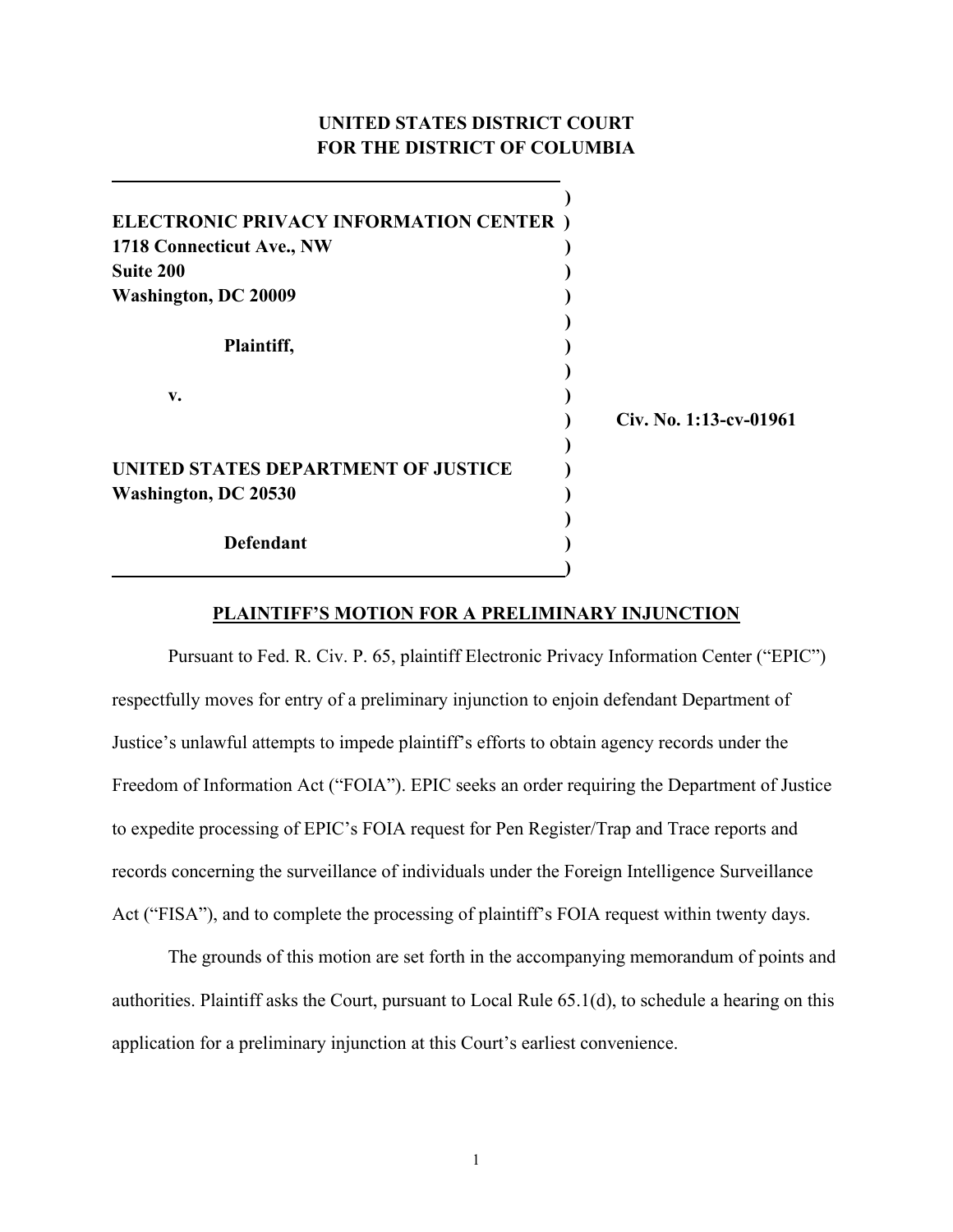Respectfully submitted,

MARC ROTENBERG, D.C. Bar # 422825 EXECUTIVE DIRECTOR ELECTRONIC PRIVACY INFORMATION CENTER

*/s/ Amie L. Stepanovich*

Amie L. Stepanovich, D.C. Bar # 1011950 ELECTRONIC PRIVACY INFORMATION CENTER 1718 Connecticut Avenue, N.W. Suite 200 Washington, D.C. 20009 (202) 483-1140 (telephone) (202) 483-1248 (facsimile)

Counsel for Plaintiff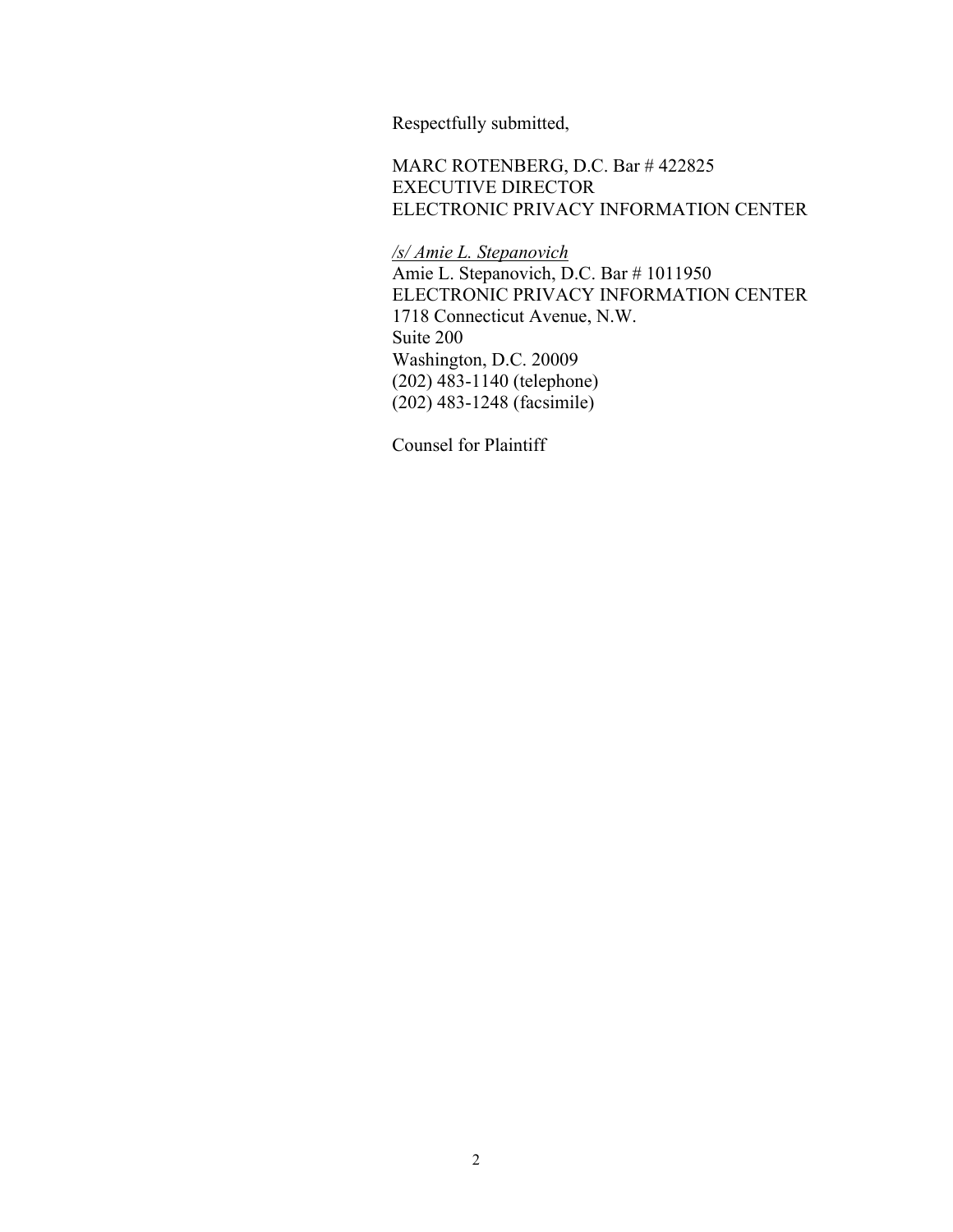# **UNITED STATES DISTRICT COURT FOR THE DISTRICT OF COLUMBIA**

**\_\_\_\_\_\_\_\_\_\_\_\_\_\_\_\_\_\_\_\_\_\_\_\_\_\_\_\_\_\_\_\_\_\_\_\_\_\_\_\_\_\_\_\_\_\_\_\_** 

| <b>ELECTRONIC PRIVACY INFORMATION CENTER</b> ) |                        |
|------------------------------------------------|------------------------|
| 1718 Connecticut Ave., NW                      |                        |
| <b>Suite 200</b>                               |                        |
| <b>Washington, DC 20009</b>                    |                        |
|                                                |                        |
| Plaintiff,                                     |                        |
|                                                |                        |
| v.                                             |                        |
|                                                | Civ. No. 1:13-cv-01961 |
|                                                |                        |
| UNITED STATES DEPARTMENT OF JUSTICE            |                        |
| <b>Washington, DC 20530</b>                    |                        |
|                                                |                        |
| <b>Defendant</b>                               |                        |
|                                                |                        |

### **MEMORANDUM OF POINTS AND AUTHORITIES IN SUPPORT OF PLAINTIFF'S MOTION FOR A PRELIMINARY INJUNCTION**

This is an action under the Freedom of Information Act ("FOIA"), 5 U.S.C. § 552, seeking the expedited processing and release of agency records regarding the semiannual congressional Pen Register/Trap and Trace reports. Defendant Department of Justice ("DOJ") has acknowledged that the requested information fits squarely within the narrow category for which Congress has mandated expedited processing, and, on November 5, 2013, granted EPIC's request for such expeditious treatment. Nonetheless, in violation of the FOIA and its own regulations, DOJ has failed to process EPIC's FOIA request within even the twenty business-day timeframe for processing a standard FOIA request not entitled to expedited treatment.

DOJ's failure to process EPIC's request – or to identify a date by which it expects to complete its processing – is a clear violation of the law. Because, as DOJ concedes, time is of the essence and because the information at issue concerns a matter of extraordinary public interest,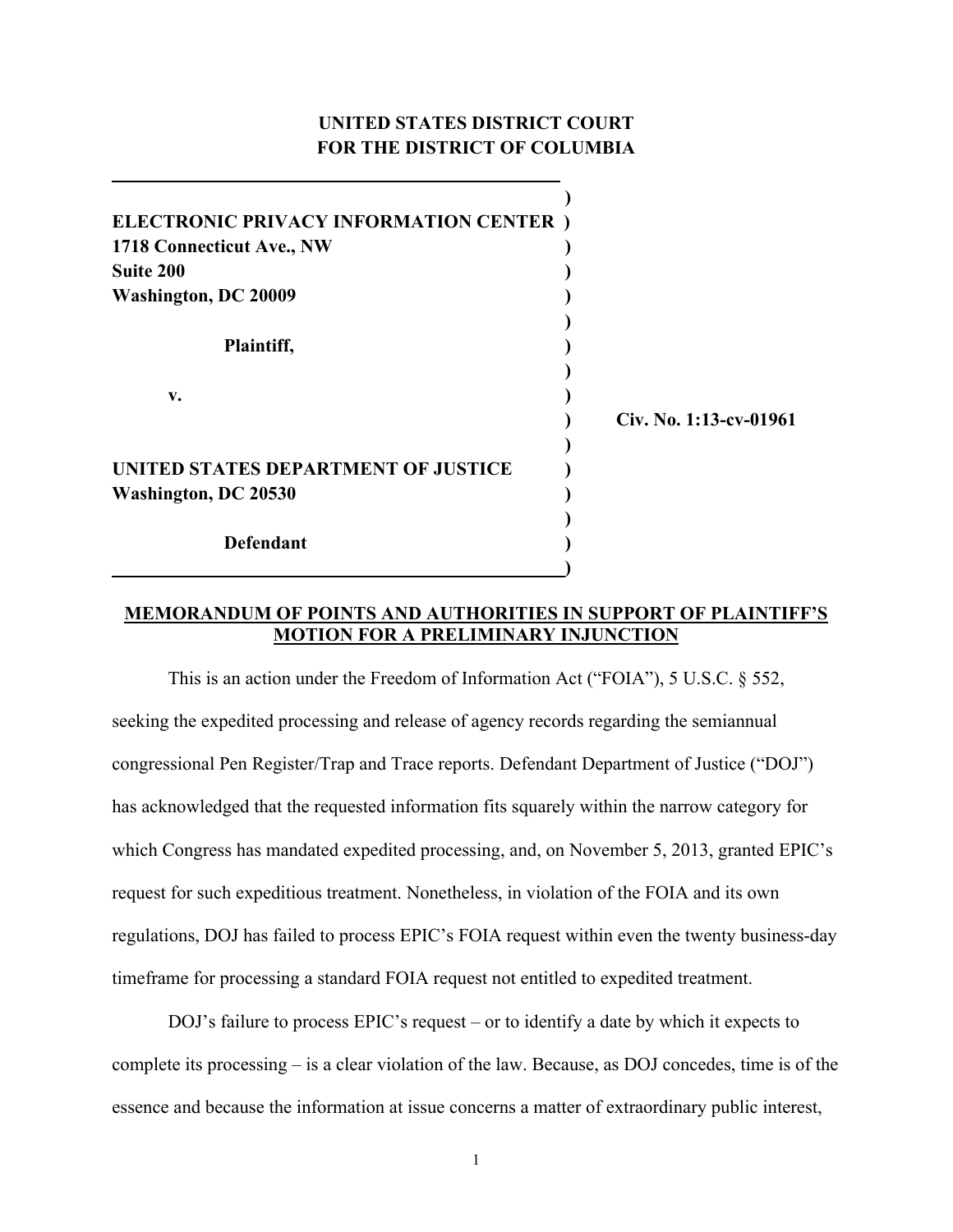EPIC seeks the Court's immediate consideration of this matter and entry of an order compelling DOJ to process and disclose the requested records within twenty days.

### **Statement of Facts**

## **A. The Foreign Intelligence Surveillance Act and the Use of Pen Registers/Trap and Trace to Collect Bulk E-mail and Internet Metadata**

Under the Foreign Intelligence Surveillance Act ("FISA"), the government can apply for an order from the Foreign Intelligence Surveillance Court ("FISC") authorizing the use of a Pen Register/Trap and Trace to obtain "dialing, routing, addressing, and signaling information." 18 U.S.C. § 3127(3)-(4) (2013); 50 U.S.C. § 1842 (2013). Under amendments to the FISA in the USA PATRIOT Act, this information can pertain to either wire (telephone) or electronic (Internet) communications. Pub. L. 107-56 § 216(c) (2001); *see also* 18 U.S.C. § 3127(3)-(4) (2013). Congress again amended the law in 2006 to also allow the collection of certain identifying information about "the customer or subscriber using the service covered by the [FISC order]". Pub. L. 109-177 § 128(a) (2006); *see also* 50 U.S.C. 1842(d)(2)(C)(i) (2013). A FISC order may only be used "to obtain foreign intelligence information not concerning a United States Person or to protect against international terrorism or clandestine intelligence activities." 50 U.S.C. § 1842(a)(1) (2013).

On June 27, 2013, *The Guardian* reported that the NSA had received authorization to collect bulk email and Internet metadata using the Pen Register and Trap and Trace provisions of the FISA on July 14, 2004. Glenn Greenwald & Spencer Ackerman, *NSA Collected US Email Records in Bulk For More Than Two Years Under Obama*, The Guardian (June 27, 2013)..<sup>1</sup> According to *The Guardian*, the surveillance program was authorized by Judge Kollar-Kotelly of the Foreign Intelligence Surveillance Court ("FISC"). *Id*. On November 18, 2013, less than five

 $1$  http://www.theguardian.com/world/2013/jun/27/nsa-data-mining-authorised-obama.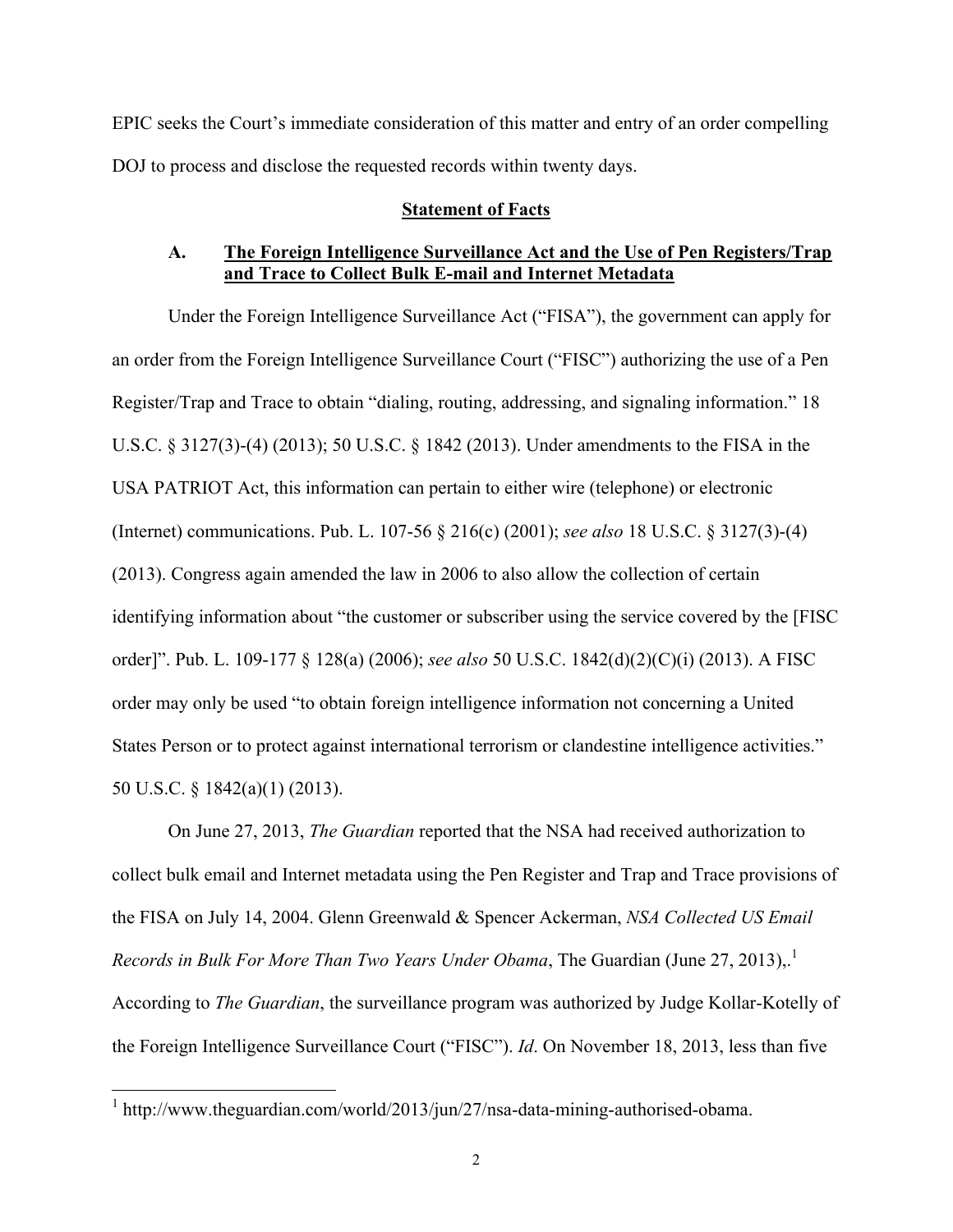months after *The Guardian*'s report and during the pendency of EPIC's FOIA Request, the Office of the Director of National Intelligence ("ODNI") released an undated and previously unpublished FISC opinion signed by Judge Kollar-Kotelly. IC On the Record, *DNI Clapper Declassifies Additional Intelligence Community Documents Regarding Collection Under Section*  501 of the Foreign Intelligence Surveillance Act (Nov. 18, 2013).<sup>2</sup> Judge Kollar-Kotelly found that the Pen Register/Trap and Trace provisions allowed the National Security Agency ("NSA") to collect certain redacted categories of bulk Internet and e-mail metadata. [Redacted], PR/TT- [Redacted] (FISC).<sup>3</sup> Judge Kollar-Kotelly found that the government's proposal "satisfie[d] each of the elements of the applicable statutory definition of a 'pen register' [or a 'trap and trace.']" *Id*. at 13; 15.

The program allegedly continued until 2011, when it was discontinued for "operational

and resource reasons." Greenwald, *supra*. Senators Ron Wyden and Mark Udall explained:

We are quite familiar with the bulk email records collection program that operated under the USA Patriot Act and has now been confirmed by senior intelligence officials. We were very concerned about this program's impact on Americans' civil liberties and privacy rights, and we spent a significant portion of 2011 pressing intelligence officials to provide evidence of its effectiveness. They were unable to do so, and the program was shut down that year.

Press Release, Mark Udall, Udall, Wyden Statement on the Disclosure of Bulk Email Records Collection Program (July 3, 2013).<sup>4</sup> There is no evidence that the program has been re-instituted since its cessation in 2011.

 $^2$  http://icontherecord.tumblr.com/post/67419963949/dni-clapper-declassifies-additionalintelligence.

<sup>3</sup> *Available at* http://www.dni.gov/files/documents/1118/CLEANEDPRTT%201.pdf.

<sup>&</sup>lt;sup>4</sup> *Available at* http://www.markudall.senate.gov/?p=press\_release&id=3552.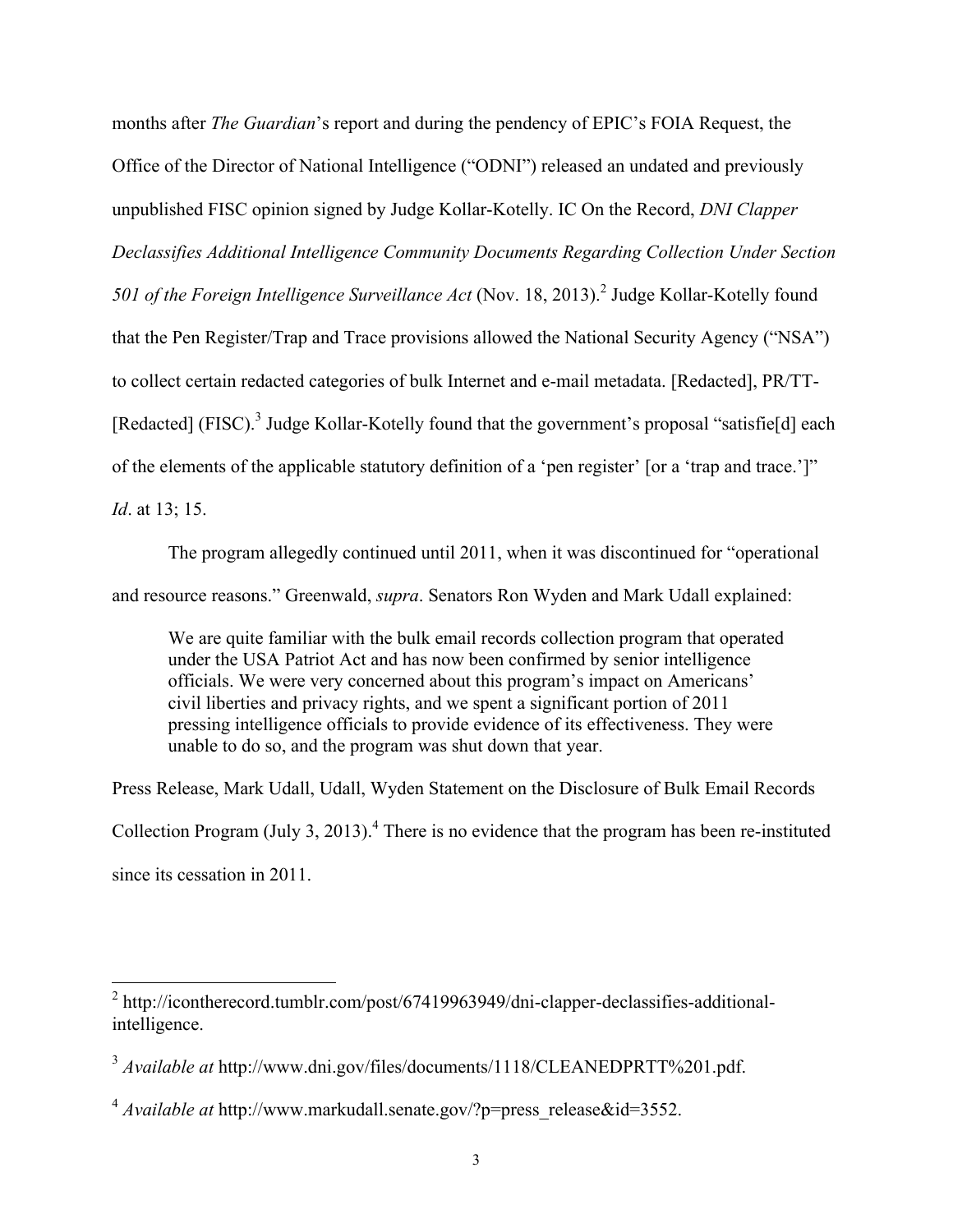The FISA requires the Attorney General to make a semiannual report on the use of Pen Registers and Trap and Trace to the Permanent Select Committee on Intelligence of the House of Representatives, the Select Committee on Intelligence of the Senate, and the Committees on the Judiciary of the House of Representatives and the Senate. 50 U.S.C. § 1846 (2013). The reports must include the number of applications granted and the number of applications modified under the FISA, as well as the total number of installations approved and denied under emergency circumstances. *Id*. These reports would include any orders for bulk collection of information.

Statistical reports of this type provide essential information about government surveillance programs, particularly when government claims that operational details of the program are too sensitive to release to the public. Similar reports that provide statistics related to the use of other FISA authorities have been made publicly available on a routine basis. *See*, *e.g.*, EPIC, Foreign Intelligence Surveillance Act Court Orders  $1979-2012$ <sup>5</sup> However, the Department of Justice has never released the Pen Register/Trap and Trace reports to the public.

### **B. The Freedom of Information Act and Its Progeny**

The Freedom of Information Act was signed in to law by President Lyndon Johnson on July 4, 1966. Pub. L. 89-487 (1966). The FOIA's purpose is "to ensure an informed citizenry, vital to the functioning of a democratic society, needed to check against corruption and to hold governors accountable to the governed." *NLRB v. Robbins Tire & Rubber Co.*, 437 U.S. 352, 261 (1976). In 1996, Congress passed the Electronic Freedom of Information Act Amendments that, *inter alia*, required that agencies process certain categories of documents on an expedited basis. Pub. L. 104-231 § 8 (1996). Typically, a FOIA Request must be processed within twenty business days. 5 U.S.C. § 552(a)(6)(A)(i) (2013). However, expedited processing is to be granted

<sup>&</sup>lt;sup>5</sup> http://epic.org/privacy/wiretap/stats/fisa\_stats.html.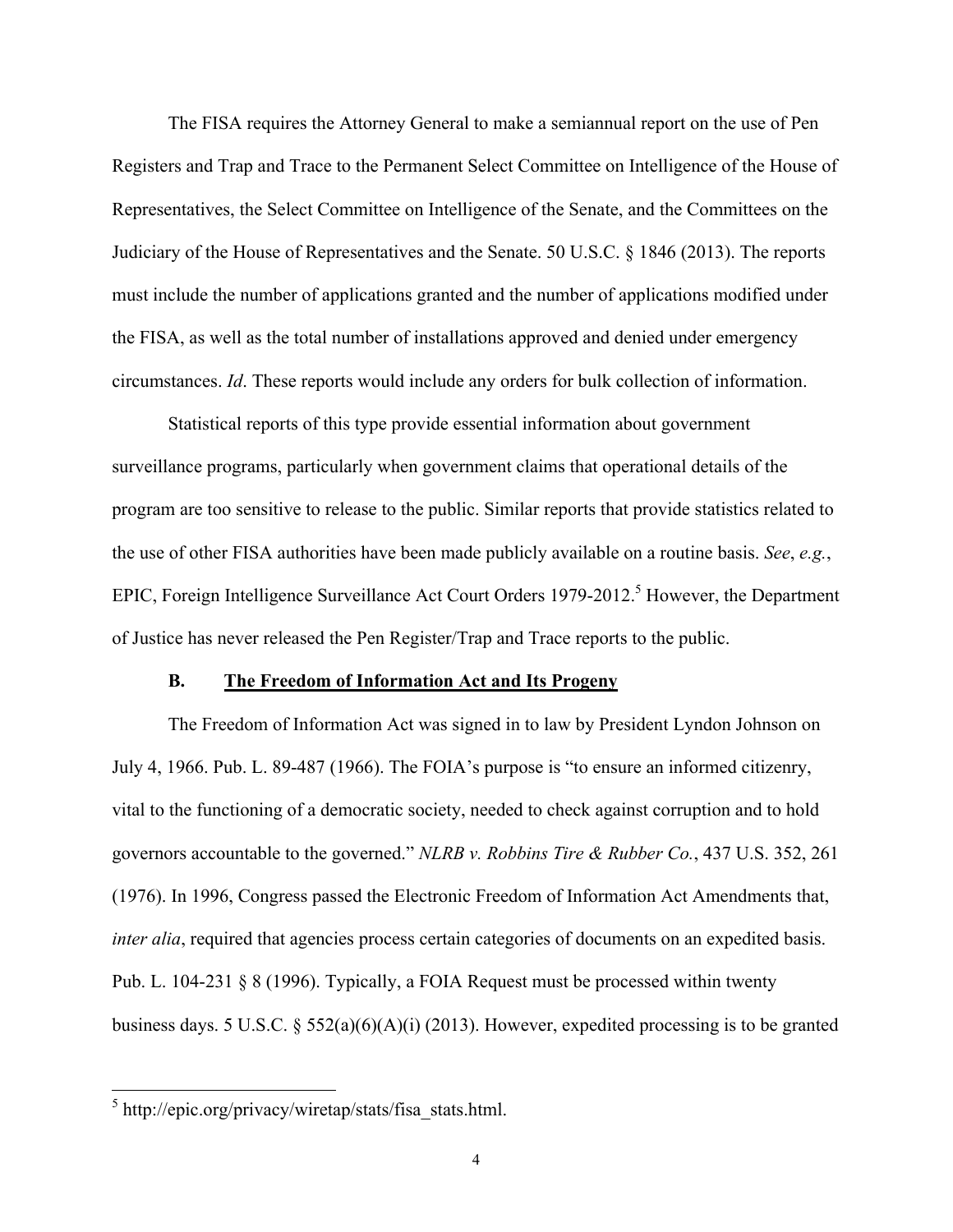in cases where either the "failure to obtain requested records…could reasonably be expected to pose an imminent threat to the life or physical safety of an individual," or "with respect to a request made by a person primarily engaged in disseminating information" there is an "urgency to inform the public concerning actual or alleged Federal Government activity." 5 U.S.C. §  $552(a)(6)(E)(v)$  (2013). In these cases, an agency must process the FOIA request "as soon as practicable". 5 U.S.C.  $\S$  552(a)(6)(E)(iii) (2013). "Where an agency fails to comply with the twenty-day deadline applicable to a standard FOIA request, the agency 'presumptively also fails to process an expedited request 'as soon as practicable." *Elec. Frontier Foundation v. Office of the Director of Nat'l Intelligence*, 542 F. Supp. 2d 1181, 1186 (N.D.Cal. 2008), *citing EPIC*, 416 F. Supp. 2d 30, 39 (D.D.C. 2006).

## **C. EPIC's FOIA Request and Request for Expedited Processing and the Responses from the Department of Justice**

By letter dated October 3, 2013, EPIC transmitted, via certified mail, a FOIA request to the National Security Division ("NSD") of the DOJ. Letter from Amie Stepanovich, EPIC, to Arnetta James, NSD (Oct. 3, 0213) (Exhibit A) ("EPIC's FOIA Request"). EPIC's FOIA Request sought three categories of records:

- 1. All reports made to the Permanent Select Committee on Intelligence in the House of Representatives and the Select Committee on Intelligence in the Senate, detailing the total number of orders for pen registers or trap and trace devices granted or denied, and detailing the total number of pen registers or trap and trace devices installed pursuant to 50 U.S.C. § 1843;
- 2. All information provided to the aforementioned committees concerning all uses of pen registers and trap and trace devices; and
- 3. All records used in preparation of the above materials, including statistical data.

EPIC's FOIA Request at 2-3. EPIC's FOIA Request requested "News Media" fee status and a

waiver of duplication fees, as provided for by the FOIA. *See Id.*; 5 U.S.C. §§ 552(a)(4)(A).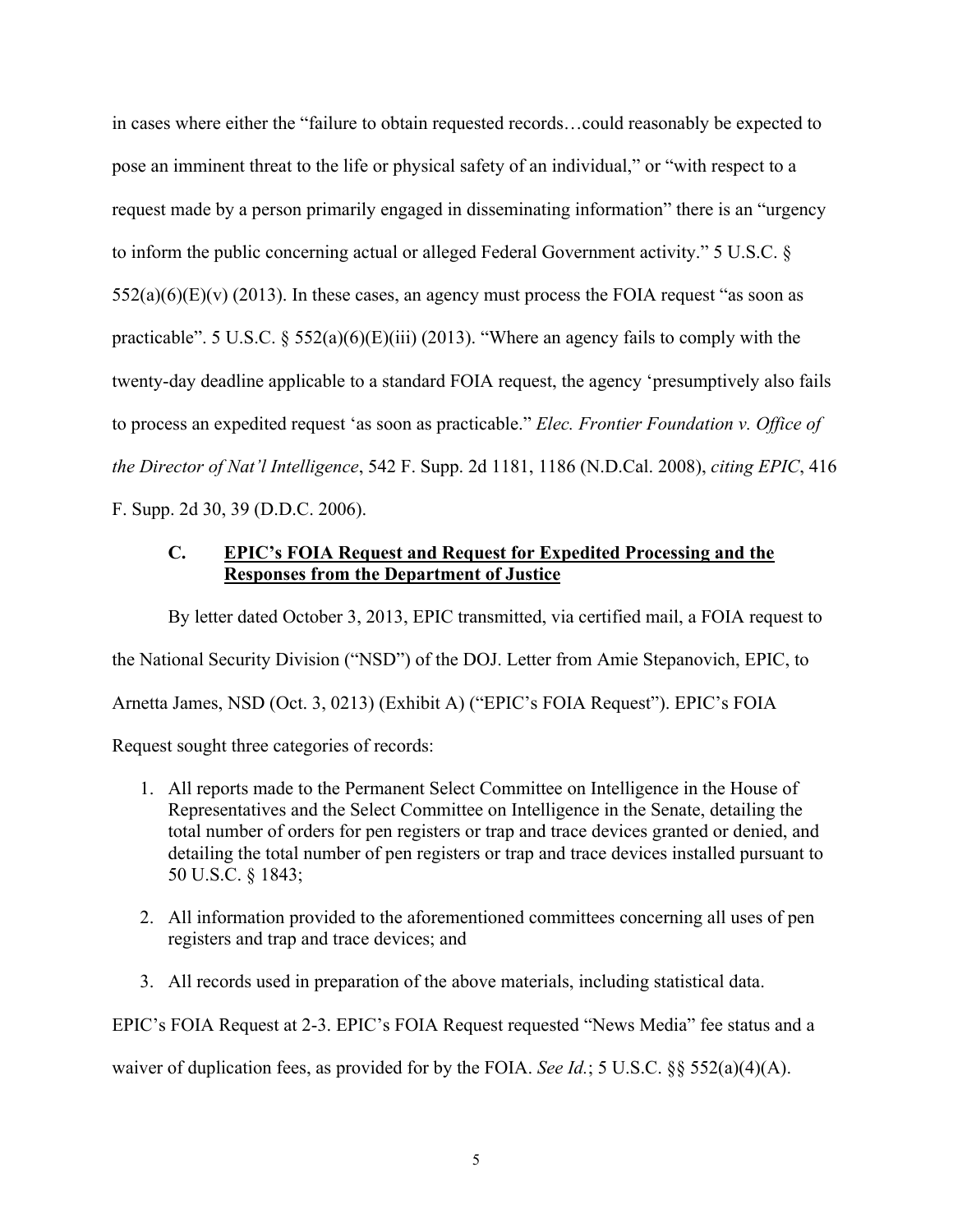EPIC's FOIA Request also requested expedited processing. EPIC's FOIA Request at 3-4; *see* 5 U.S.C. § 552(a)(6)(E)(v)(II) (2013); *Al-Fayed v. CIA*, 254 F.3d 300, 306 (D.C. Cir. 2001) ("FOIA directs the agencies to provide expedited processing where a requester demonstrates 'compelling need.'" (internal citations omitted)). EPIC's FOIA Request explained that EPIC was "primarily engaged in disseminating information" and that there was a "urgency to information the public about" the subject matter of EPIC's FOIA Request. EPIC's FOIA Request at 3; 5 U.S.C. § 552(a)(6)(E)(v)(II) (2013). Specifically, EPIC noted, "[t]he public has an urgent need to obtain any information regarding the use of surveillance technologies for national security purposes to better understand the scope of authority the government possesses and how this authority is being employed in practice." EPIC's FOIA Request at 3. EPIC's FOIA Request was delivered to the proper office on October 7, 2013. *See* Exhibit A.

NSD acknowledged receipt of EPIC's FOIA Request by letter dated October 29, 2013. . *See* Letter from Arnetta Mallory, NSD, to Amie Stepanovich, EPIC (Oct. 29, 2013) (Exhibit B) ("NSD's Acknowledgement"). Then, by letter dated November 5, 2013, NSD granted EPIC's request for expedited processing:

You have demonstrated that there is a particular urgency to inform the public about an actual or alleged federal government activity. Therefore, your request for expedited processing is granted.

Letter from Arnetta Mallory, NSD, to Amie Stepanovich, EPIC (Nov. 5, 2013) (Exhibit C) ("NSD's Second Response"). NSD's November 5, 2013 letter also granted EPIC's request for a fee waiver.

Notwithstanding Defendant's decision to expedite the processing of EPIC's FOIA Request, to date EPIC has received no further communication from NSD confirming that the processing of EPIC's FOIA Request has been completed or even providing an anticipated date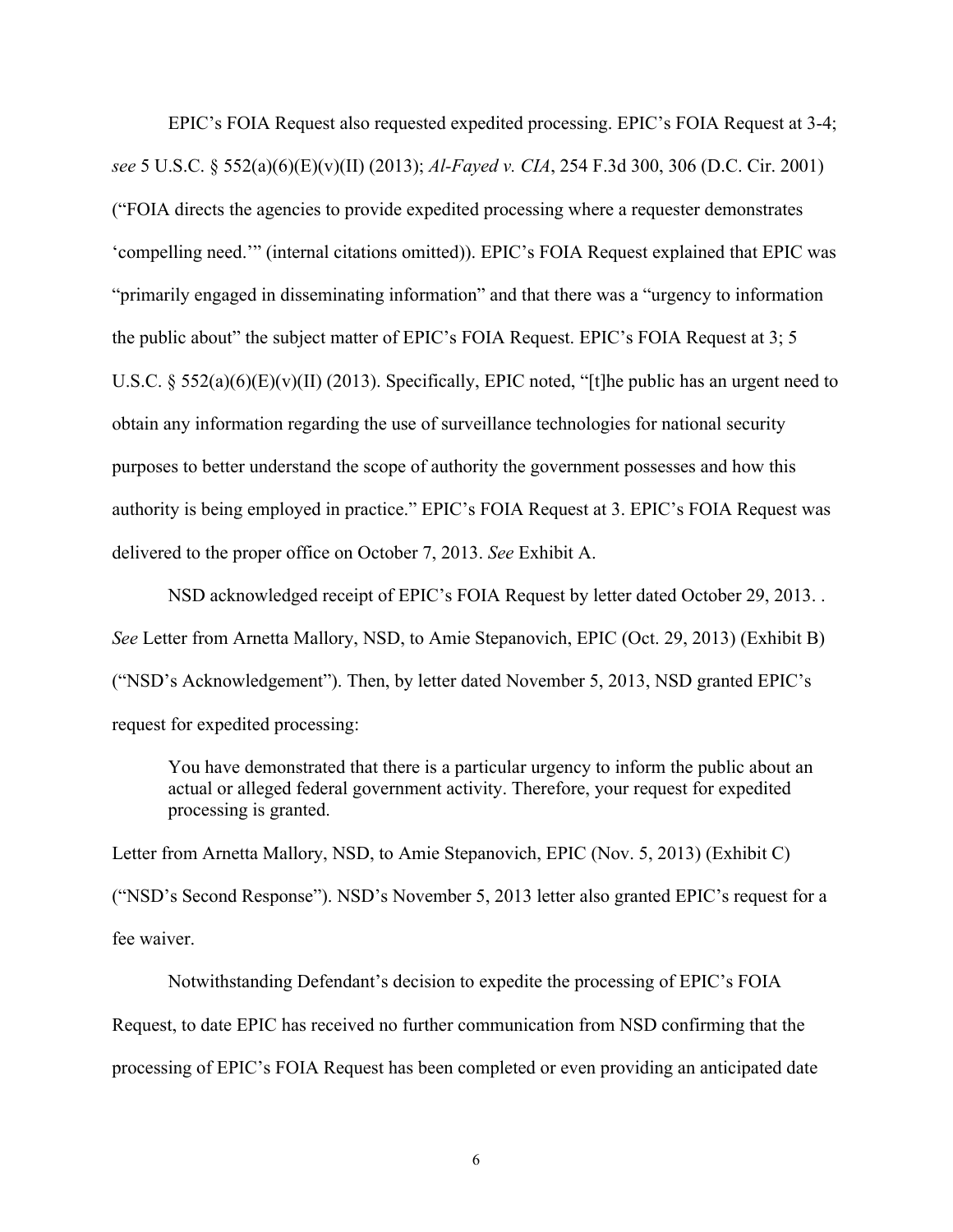for the completion of said processing. Forty-two business days have now passed since the delivery of EPIC's FOIA Request to NSD. Not only has Defendant failed to expedite the processing of EPIC's FOIA Request, it has also far exceeded the otherwise generally applicable twenty-day deadline for the processing of *any* FOIA request. *See* 5 U.S.C. § 552(a)(6)(A)(ii) and  $(a)(6)(E)(iii) (2013).$ 

### **ARGUMENT**

Although Defendant acknowledged EPIC's legal entitlement to expedited processing of EPIC's FOIA Request over one month ago, the Agency has failed to comply with the FOIA's provisions for expedited processing. In fact, Defendant has already exceeded the statutory deadline of twenty working days for responding to a standard, non-expedited request. The Agency's failure to process EPIC's FOIA Request constitutes a continuing impediment to Plaintiff's (and the public's) ability to examine the government's surveillance activities and to participate meaningfully in the debate over the implications of that activity. The Agency's inaction is clearly unlawful and should be enjoined.

### **A. The Court Has Jurisdiction to Grant the Requested Relief**

The FOIA grants the D.C. District clear jurisdiction to consider this matter and grant appropriate relief:

On complaint, the district court of the United States…in the District of Columbia, has jurisdiction to enjoin the agency from withholding agency records and to order the production of any agency records improperly withheld from the complainant. In such a case the court shall determine the matter de novo…

### 5 U.S.C. § 552(a)(4)(B) (2013); *Al-Fayed*, 254 F.3d at 304. The statute further provides:

[a]ny person making a request to any agency for records…shall be deemed to have exhausted his administrative remedies with respect to such request if the agency fails to comply with the applicable time limit provisions of this paragraph.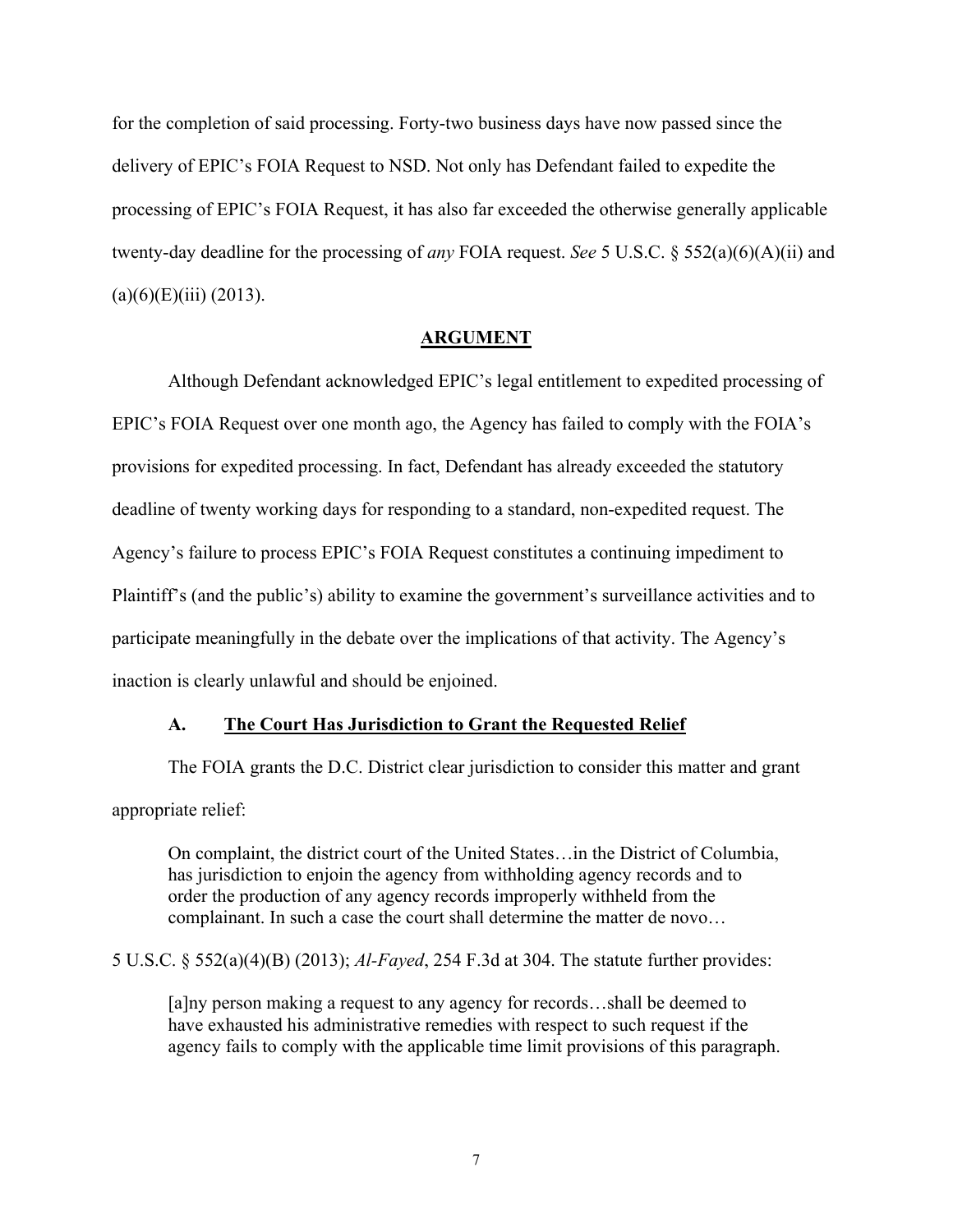5 U.S.C. § 552(a)(6)(C) (2013); *Oglesby v. Dep't of the Army*, 920 F.2d 57, 62 (D.C. Cir. 1990) ("If the agency has not responded within the statutory time limits, then…the requester may bring suit.").

"[T]he FOIA imposes no limits on courts' equitable powers in enforcing its terms and unreasonable delays in disclosing non-exempt documents violate the intent and purpose of the FOIA, and the courts have a duty to prevent such abuses." *EPIC,* 416 F. Supp. 2d at 35 (internal citations omitted) citing *Payne Enters v. United States*, 837 F.2d 486, 494 (D.C. Cir. 1988). Here, notwithstanding its agreement to "expedite" EPIC's FOIA Request, Defendant has failed to respond within the generally applicable time limit of twenty working days established by 5 U.S.C. § 552(a)(6)(A). All applicable administrative remedies have therefore been exhausted and Plaintiff's claim is ripe for adjudication.

### **B. Plaintiff is Entitled to Entry of a Preliminary Injunction**

EPIC satisfies the four-factor balancing test for preliminary injunction and is therefore entitled to injunctive relief. In considering EPIC's request for the entry of a preliminary injunction compelling Defendant to expeditiously complete the processing of EPIC's FOIA Request, the court must assess "[t]he familiar factors affecting the grant of preliminary injunctive relief  $- (1)$  likelihood of success on the merits, (2) irreparable injury to the plaintiff, (3) burden on…others' interests, and (4) the public interest." *Winter v. Natural Resources Defense Council, Inc.*, 555 U.S. 7, 20 (2008) (internal citations omitted). Consideration of these factors in this case firmly establishes EPIC's entitlement.

### **1. Plaintiff is Likely to Prevail on the Merits**

Given the clarity of EPIC's statutory entitlement to the expedited processing of EPIC's FOIA Request, EPIC's likelihood of prevailing on the merits is extremely high. In assessing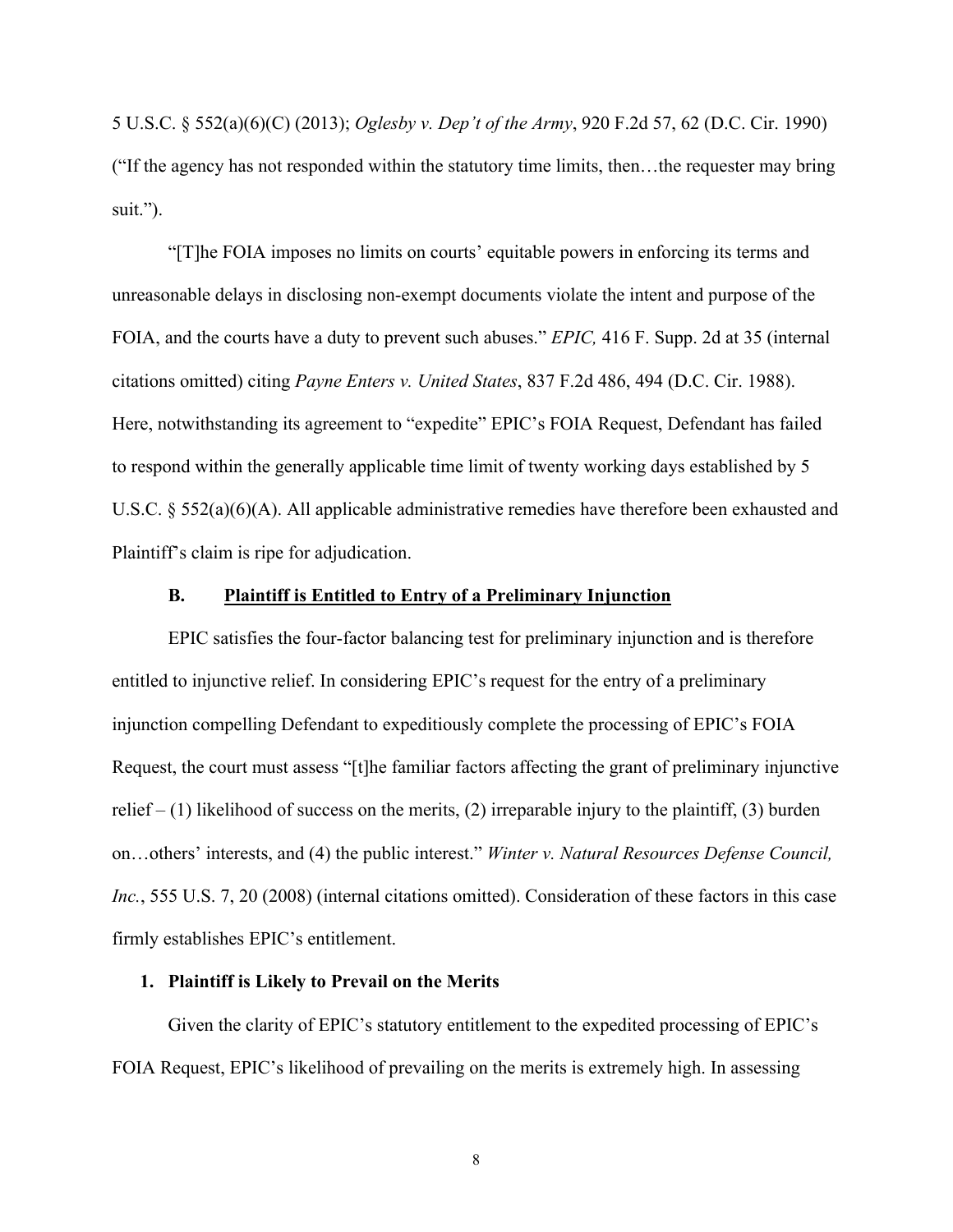EPIC's likelihood of success, the Court must consider the merits of only one discrete issue: whether Defendant has processed EPIC's FOIA Request in an expedited manner within the FOIA's statutory time frame and the applicable DOJ regulations. Plaintiff will almost certainly prevail on this issue.

According to the FOIA and the DOJ regulations, the Agency is generally required to "determine within 20 days (except Saturdays, Sundays, and legal public holidays) after the receipt of…[a] request whether to comply with such request and shall immediately notify the person making such request of such determination[.]" 5 U.S.C. 5 52(a)(6)(A)(i) (2013); *see also* 28 C.F.R. § 16.6(b). If the Agency grants expedited treatment, the agency obligated to process the request "as soon as practicable." 5 U.S.C.  $\S$  552(a)(6)(E)(iii) (2013); 28 C.F.R.  $\S$  16.5(d)(4).

DOJ determined that EPIC's FOIA Request was entitled to expedited processing. There is no indication on the record, however, that DOJ has acted upon EPIC's statutory and regulatory entitlement to expedition. Although it is undisputed that EPIC's FOIA Request is legally entitled to expedited treatment, DOJ has failed to comply with the time frame required by the FOIA and DOJ regulations for issuing a determination on a *standard* FOIA request. Plaintiff is unambiguously entitled to the immediate processing and release of the requested records.

## **2. Plaintiff Will Suffer Irreparable Injury in the Absence of the Requested Injunctive Relief**

Unless DOJ's unlawful failure to comply with its obligation to expedite the processing of EPIC's FOIA Request is immediately enjoined, EPIC will suffer irreparable harm. The nature of the right that EPIC seeks to vindicate in this action – expedited processing – depends upon timeliness. The courts have recognized that the requisite injury is present, and preliminary injunctive relief is appropriate where, as here, "time is of the essence." *See*, *e.g.*, *EPIC*, 416 F. Supp. 2d 30; *Wash. Post v. Dep't of Homeland Security*, 459 F. Supp. 2d 61 (D.D.C. 2006),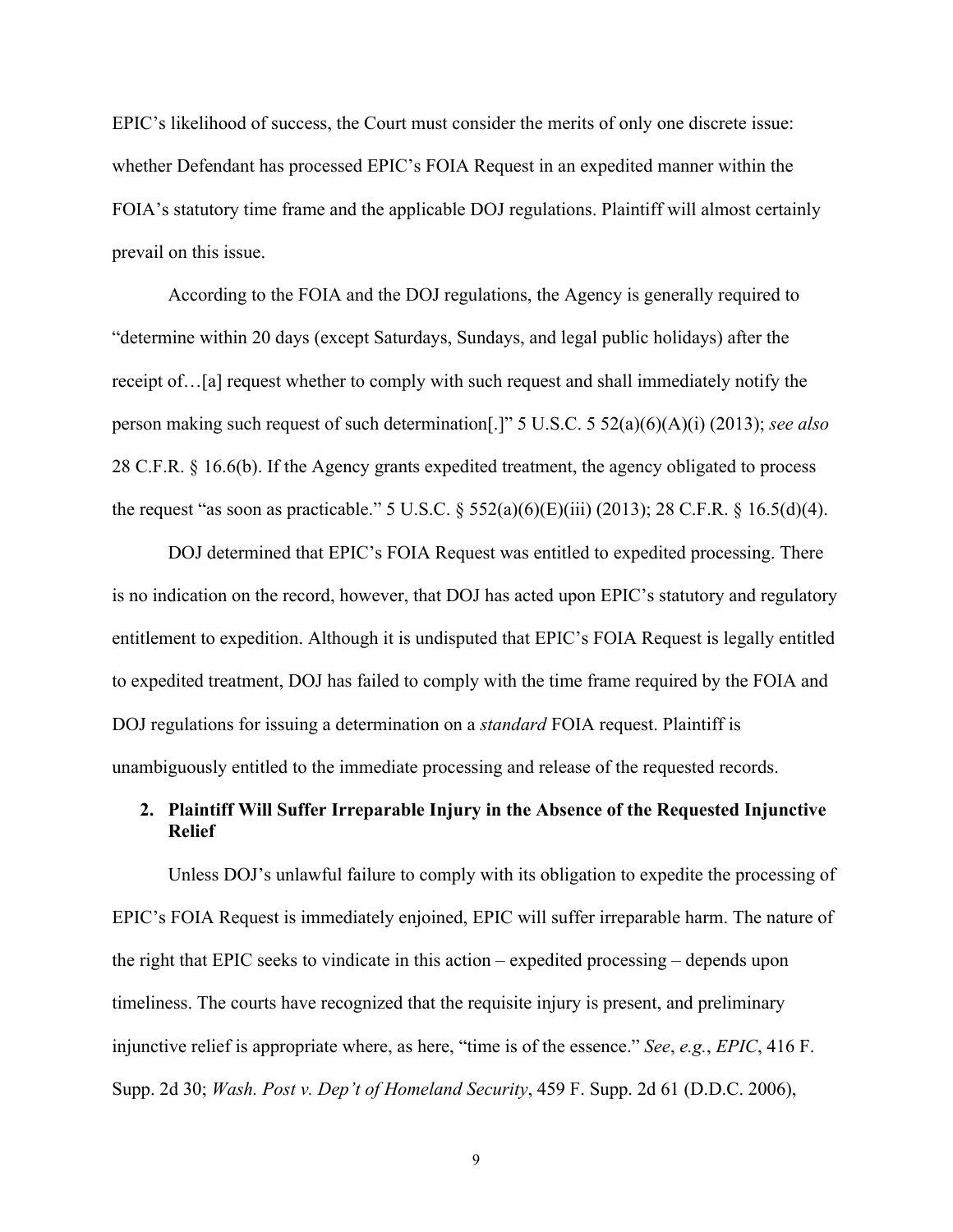*vacated as moot by Wash. Post v. Dep't of Homeland Security*, 2007 U.S. App. LEXIS 6682 ("upon consideration of the consent motion to vacate preliminary injunction as moot and dismiss appeal, it is…ordered that the district court's order filed October 18, 2006 and memorandum opinion filed October 19, 2006…be vacated."); *Aguilera v. FBI*, 941 F. Supp. 144 (D.D.C. 1996); *Cleaver v. Kelley*, 427 F. Supp. 80 (D.D.C. 1976). Under the statutory scheme Congress established in the FOIA, it is clear that "time is of the essence" here, and that any further delay in the processing of EPIC's FOIA Request will cause irreparable injury. As this Court has explained:

[P]ublic awareness of the government's actions is "a structural necessity in a real democracy." Not only is public awareness a necessity, but so too is timely public awareness. For this reason, Congress recognized that delay in complying with FOIA requests is "tantamount to denial." The D.C. Circuit likewise acknowledged that "stale information is of little value."

*EPIC*, 416 F. Supp. 2d at 40 (internal citations omitted). Unless DOJ is ordered to process EPIC's FOIA Request immediately, EPIC's right to expedition under the FOIA will be irretrievably lost and the expedited processing provisions will be rendered meaningless.

In addition to the loss of a clearly established statutory right, any further delay in the processing of EPIC's FOIA Request will also irreparably harm EPIC's ability and the ability of the public to obtain in a timely fashion information that is vital to the current and ongoing debate surrounding the scope of NSA surveillance programs. That debate has already received extraordinary public attention. *See, e.g.,* Barton Gellman and Laura Poitras, *U.S., British Intelligence Mining Data from Nine U.S. Internet Companies in Broad Secret Program*, Washington Post (June 6, 2013);<sup>6</sup> Glenn Greenwald, *XKeyscore: NSA Tool Collects 'Nearly* 

 $\frac{1}{6}$  http://articles.washingtonpost.com/2013-06-06/news/39784046\_1\_prism-nsa-u-s-servers.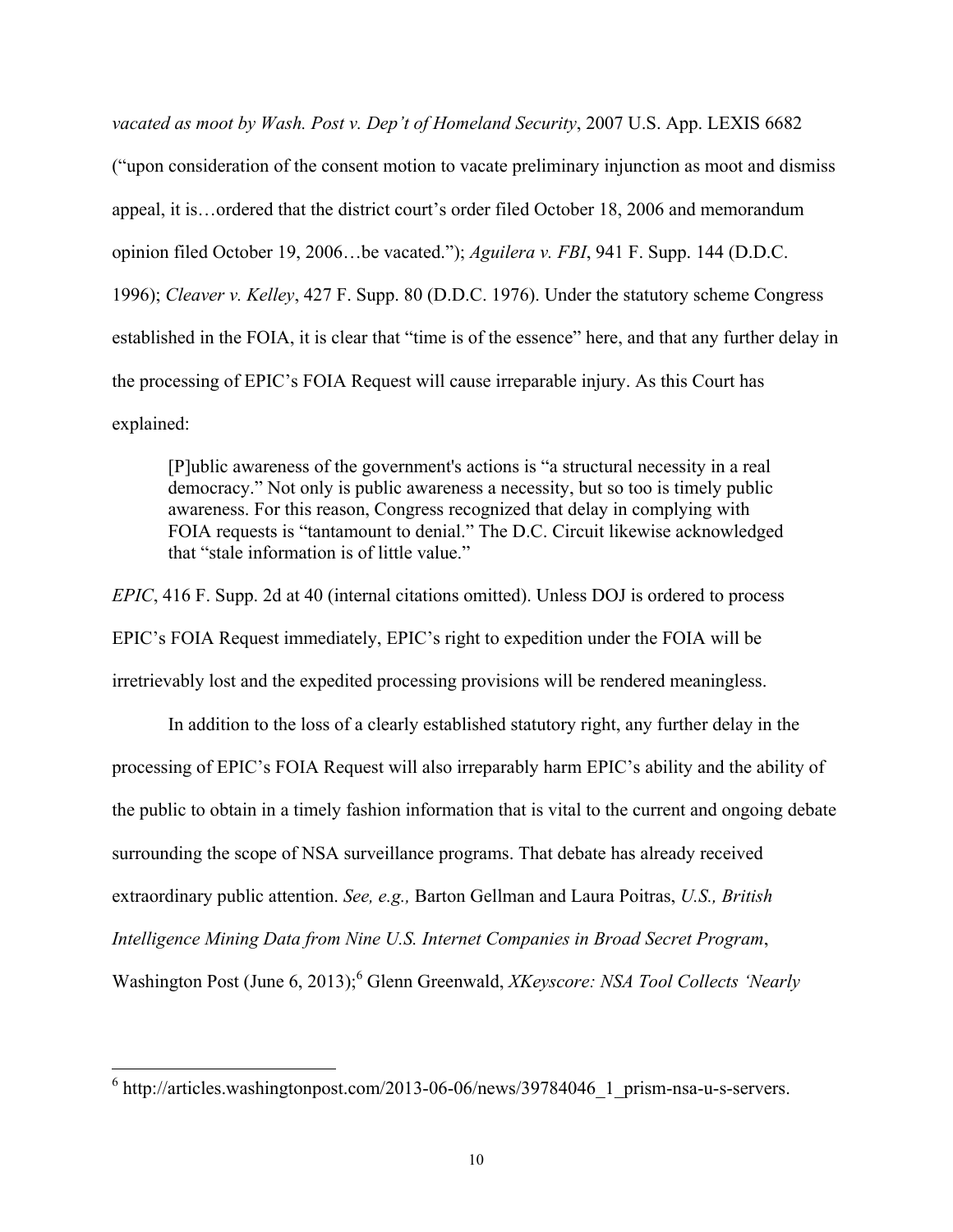*Everything a User Does on the Internet'*, the Guardian (July 31, 2013);<sup>7</sup> Ellen Nakashima, *NSA Cites Case as Success of Phone Data-Collection Program*, Washington Post (Aug. 8, 2013);<sup>8</sup> Siobhan Gorman and Jennifer Valentino-Devries, *New Details Show Broader NSA Surveillance Reach*, Wall Street Journal (Aug. 20, 2013);<sup>9</sup> Glenn Greenwald, Laura Poitras, and Ewen MacAskill, *NSA Shares Raw Intelligence Including Americans' Data with Israel*, the Guardian (Sept. 11, 2013);10 Alan Butler and Amie Stepanovich, *Guest Post: Square Peg, Round Hole – How the FISC Has Misapplied FISA to Allow for Bulk Metadata Collection*, Just Security (Dec. 2, 2013);11 Danny Yadron, *Microsoft Compares NSA to 'Advanced Persistent Threat'*, Wall Street Journal (Dec. 5, 2013).<sup>12</sup>

Many prominent congressional committees have acknowledged the importance of the debate currently taking place around government surveillance powers, and have held several hearings on the topic over the past six months. *See, e.g.*, Senate Committee on the Judiciary, *Updated: Continued Oversight of the Foreign Intelligence Surveillance Act* (Oct. 2, 2013);<sup>13</sup> House of Representatives Committee on the Judiciary, *Oversight of the Administration's Use of* 

 $\frac{1}{10}$  http://www.theguardian.com/world/2013/jul/31/nsa-top-secret-program-online-data.

 $8 \text{ http://articles.washingtonpost.com/2013-08-08/world/41198093}$  1 phone-records-nsa-nationalsecurity-agency.

<sup>9</sup> http://online.wsj.com/news/articles/SB10001424127887324108204579022874091732470.

<sup>10</sup> http://www.theguardian.com/world/2013/sep/11/nsa-americans-personal-data-israeldocuments.

<sup>&</sup>lt;sup>11</sup> http://justsecurity.org/2013/12/02/butler-stepanovich-square-peg-round-hole-fisc-fisa/.

<sup>12</sup> http://stream.wsj.com/story/latest-headlines/SS-2-63399/SS-2-397700/.

<sup>13</sup>

http://www.judiciary.senate.gov/hearings/hearing.cfm?id=0c23b88fc3b21bc51f6445cd14baddfe.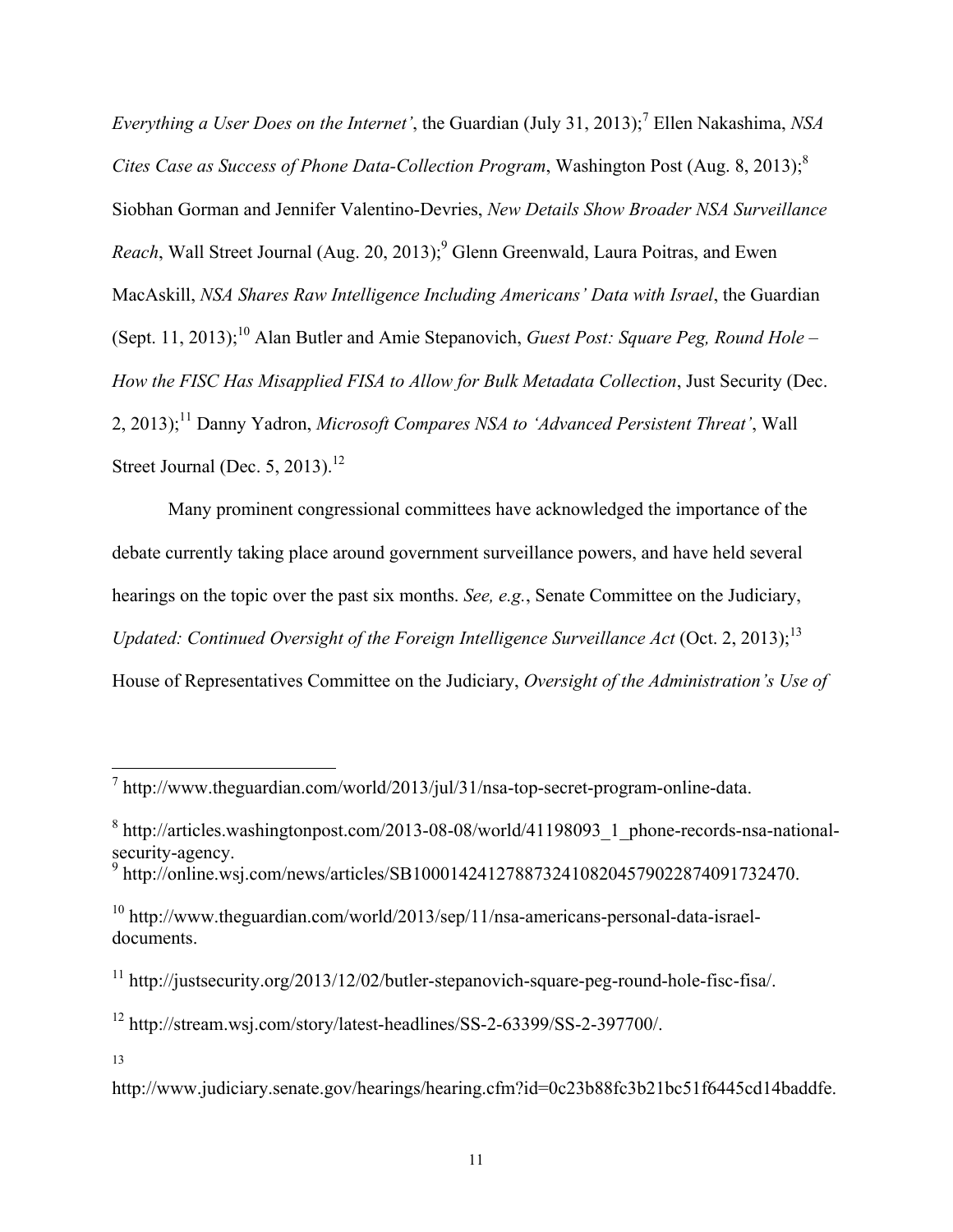*FISA Authorities (Classified)* (Sept. 18, 2013);<sup>14</sup> Senate Select Committee on Intelligence, *Open Hearing: FISA Legislation* (Sept. 26, 2013).<sup>15</sup> Over two dozen bills are currently pending in the Senate and the House of Representatives that would amend or change current surveillance laws. *See, e.g.*, The FISA Accountability and Privacy Protection Act of 2013, S. 1215, 113th Cong. (2013); Limiting Internet and Blanket Electronic Review of Telecommunications and Email Act (LIBERT-E Act), H.R. 2399, 113th Cong. (2013); Surveillance Transparency Act of 2013, S. 1452, 113th Cong. (2013). The likelihood of a bill being passed in the near future is both "certain and great." *See Wisc. Gas Co. v. FERC*, 758 F.2d 669, 674 (D.C. Cir. 1985) (per curiam); *cf. Judicial Watch, Inc. v. Dep't of Homeland Security*, 514 F. Supp. 2d 7, 10 (D.D.C. 2007) ("there is no indication, however, that proceeding with the normal litigation process in this case will injure the plaintiff in a way that is both 'certain and great.'").

Perhaps most importantly, President Obama has personally acknowledged the importance of an open debate to the current controversies surrounding NSA surveillance. Press Release, White House, Remarks by the President in a Press Conference (Aug. 9, 2013);<sup>16</sup> *See also EPIC*, 416 F. Supp. 2d at 41 (discussing the importance of the information sought under FOIA to the public discussion and emphasizing President Bush's invitation to a "meaningful debate about the warrantless surveillance program"). To meaningfully contribute to the current debate, the public must have access to as complete a record as possible. Indeed, the public oversight mechanism provided by the FOIA is central to open and democratic debate on critical policy issues such as

 $14 \text{ http://udiciary.house.gov/hearings/113th/hear09182013.html.}$ 

<sup>15</sup>

http://www.intelligence.senate.gov/hearings.cfm?hearingId=e419ea0c4a3b17dbece8cca516ad10 be.

<sup>16</sup> *Available at* http://www.whitehouse.gov/the-press-office/2013/08/09/remarks-president-pressconference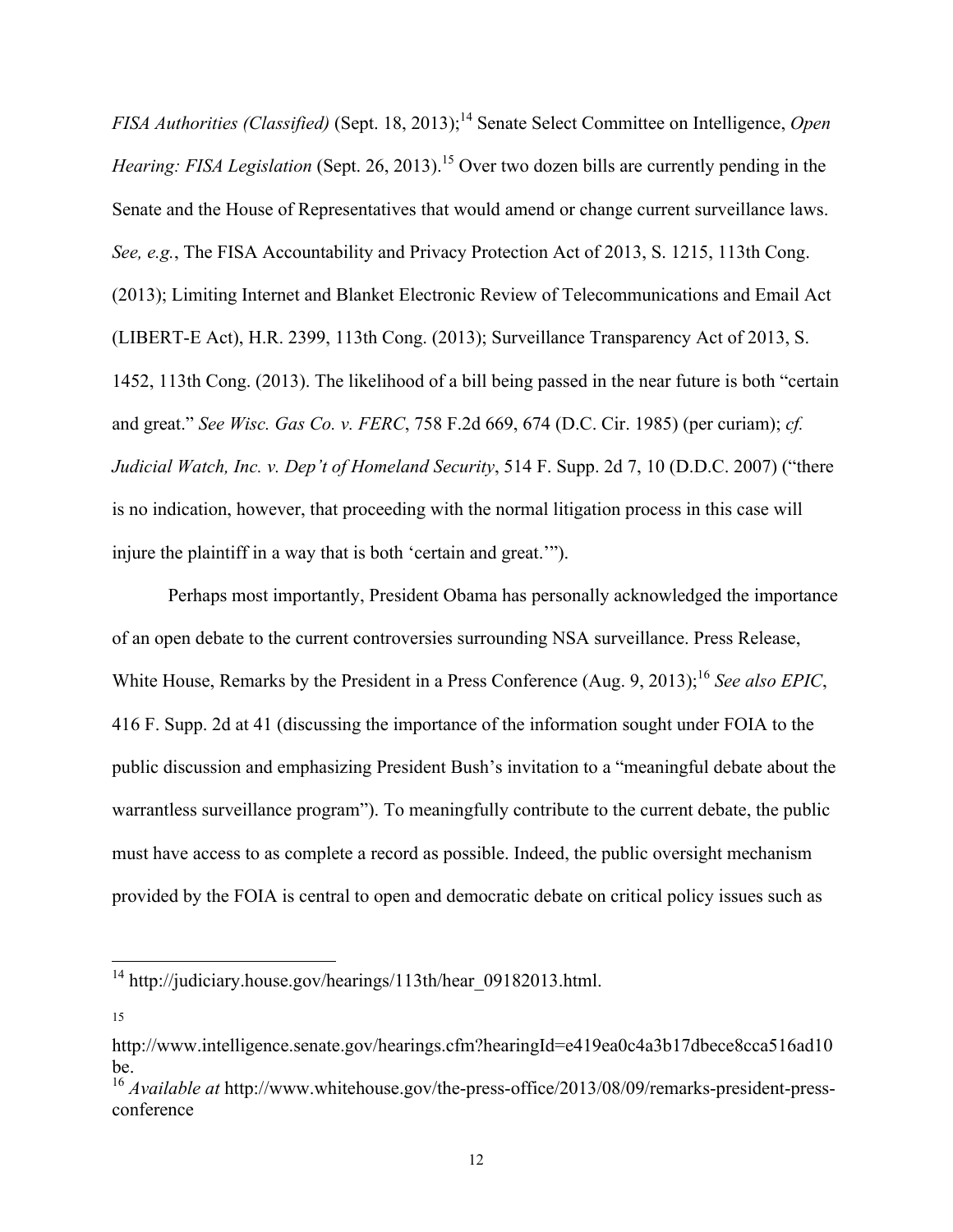this. As the Supreme Court has observed, the FOIA is "a means for citizens to know 'what the Government is up to.' This phrase should not be dismissed as a convenient formalism. It defines a structural necessity in a real democracy." *Nat'l Archives & Records Admin. v. Favish*, 541 U.S. 157, 171-72 (2004) (citation omitted).

This case is markedly distinguishable from other cases where irreparable injury has not been found. First, Defendant has already conceded that there is a "particular urgency to inform the public" about the subject matter of EPIC's FOIA Request. Exhibit C; *see also* 5 U.S.C. § 552(a)(6)(E)(v) (2013); *cf. Aguilera*, 941 F. Supp. 144; *Wadelton v. Dep't of State*, 941 F. Supp. 2d 120 (D.D.C. 2013); *Wiedenhoeft v. U.S.*, 189 F. Supp. 2d 295 (D.Md 2002); The harm to be suffered here is not "merely feared as liable to occur at some indefinite time in the future." *Judicial Watch*, 514 F. Supp. 2d at 10 (internal citations omitted); *see also Wadelton*, 941 F. Supp. 2d at 124 ("the Court does not find that there is a robust public discussion taking place on this topic at this time."). Instead, the irreparable injury to be suffered by EPIC and the public concerns the inability to participate in "ongoing public and congressional debates about issues of vital national importance that 'cannot be restarted or wound back.'" *Elec. Frontier Foundation*, 542 F. Supp. 2d at 1186, *citing, inter alia, EPIC*, 416 F. Supp. 2d at 41; *cf. Judicial Watch*, 514 F. Supp. 2d at 10 ("plaintiff has failed to demonstrate *any* time sensitive need for this information that will be irreparably lost if disclosure does not occur immediately." (emphasis in original)).

It is clear that the information EPIC seeks to contribute to the time-sensitive public debate on NSA surveillance must be disclosed expeditiously. DOJ has acknowledged that there is "an urgency to inform the public about" the information in the Pen Register/Trap and Trace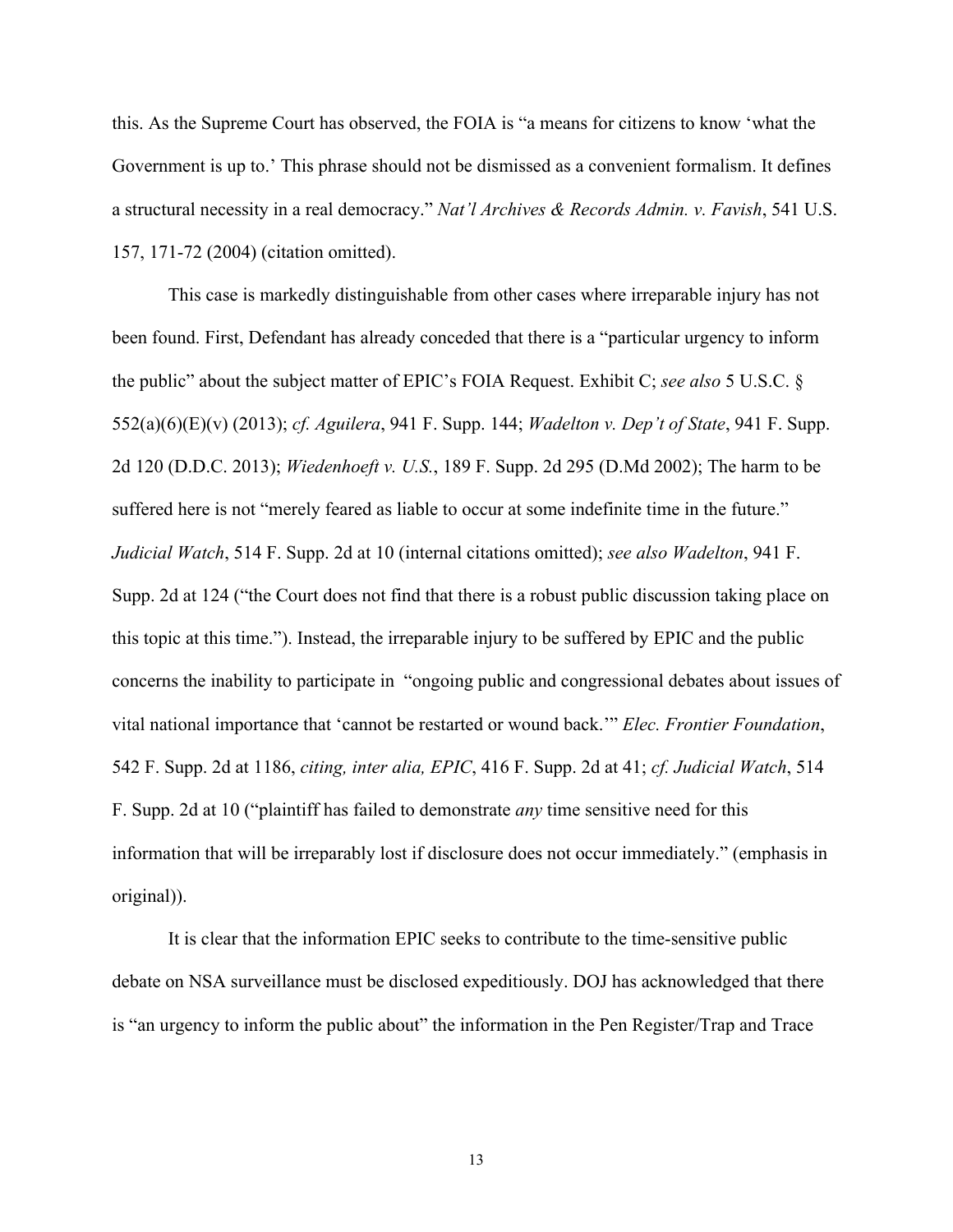reports. Exhibit C. Because time is of the essence in this matter, there will be irreparable harm to EPIC and the public unless the Court acts now.

### **3. Injunctive Relief Will Not Burden Others' Interests**

Defendant cannot claim to be "burdened" by a requirement that it comply with its statutory obligations. The immediate relief EPIC seeks will require nothing more of DOJ than what the law already mandates: the expedited processing of EPIC's FOIA Request. Requiring that DOJ and its components actually act expeditiously in cases where they have determined that such action is warranted will not unduly burden the Agency. In fact, NSD has only granted expedited processing to nine FOIA requests between the years of 2010-2012, the most recent three years for which reporting is available.<sup>17</sup> *See EPIC*, 416 F. Supp. 2d at 41 ("The DOJ statistics for 2004 indicate that OIPR, OLP, and OLC handled no requests that merited expedited processing, and OAG handled only two. Therefore, requiring expediting processing of the requests at issue should not be unduly burdensome to DOJ and should not cause any delay to other expedited FOIA requests." (internal citations omitted)).

Nor will the requested relief burden the interests of other parties who have submitted FOIA request to the DOJ in any manner beyond that foreseen by Congress. *See*, *id.* In providing for expedited processing of qualifying requests, Congress has already balanced competing interests and reached the conclusion that a certain category of qualifying requests should take

<sup>&</sup>lt;sup>17</sup> NSD granted expedited processing to 3 FOIA requests in 2010, 5 in 2011, and 1 in 2012. *See* U.S. Department of Justice Freedom of Inforamation Act Annual Report Fiscal Year 2010, *available at* http://www.justice.gov/oip/annual\_report/2010/10contents.htm; U.S. Department of Jusice Freedom of Inforamation Act Annual Report Fiscal Year 2011, *available at*  http://www.justice.gov/oip/annual\_report/2011/oip-foia-fy11.pdf; U.S. Department of Jusice Freedom of Inforamation Act Annual Report Fiscal Year 2012, *available at* http://www.justice.gov/oip/annual\_report/2012/oip-foia-fy12.pdf.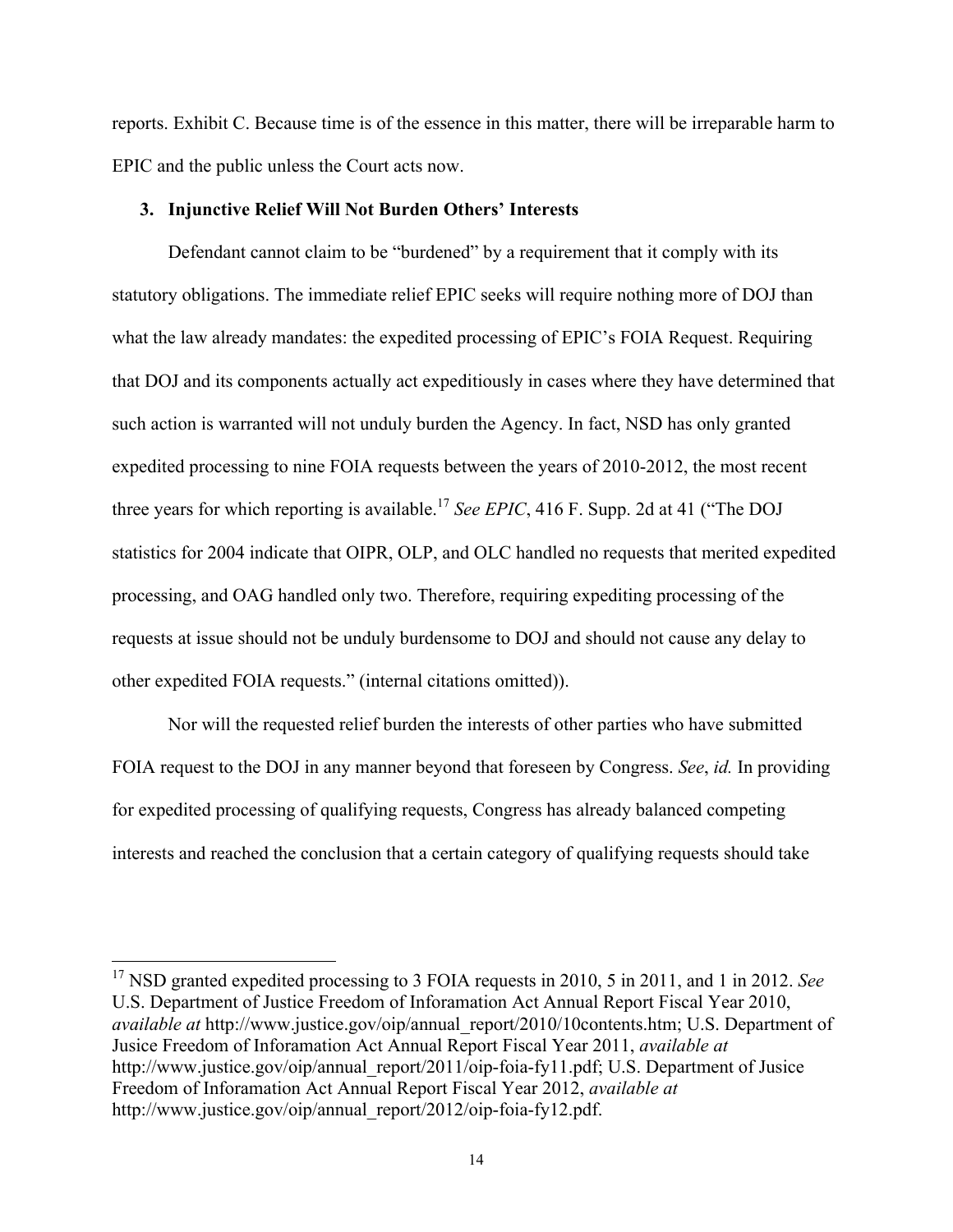precedence over those that do not qualify for such treatment. Fulfillment of that legislative intent cannot be characterized as a burden on any party's interests.

### **4. The Public Interest Favors the Requested Relief**

The final element to be considered in the issuance of a preliminary injunction – the public interest – is clearly satisfied in this case. The D.C. Circuit has long recognized that "there is an overriding public interest…in the general importance of an Agency's faithful adherence to its statutory mandate." *Jacksonville Port Auth.*, 556 F.2d at 59. Likewise, it is "axiomatic that an 'agency is required to follow its own regulations.'" *Brock v. Cathedral Bluffs Shale Oil Co.*, 796 F.2d 522, 526 (D.C. Cir. 1986) (Scalia, J.). Such adherence is key to what EPIC seeks in its request for a preliminary injunction.

The public's interest is also served by the expedited release of the requested records, which will further the purpose of the FOIA and "shed<sup>[]</sup> light on an agency's performance of its statutory duties." *Dep't of Justice v. Reporter's Comm. for Freedom of the Press*, 489 U.S. 749, 773 (1989). As this Court has noted, "[t]here is public benefit in the release of information that adds to citizens' knowledge of government activities." *Ctr. to Prevent Handgun Violence v. Dep't of Treasury*, 49 F. Supp. 2d 3, 5 (D.D.C. 1999). The public interest favors the issuance of an order directing DOJ to immediately process and release the requested information.

### **C. The Court Should Order DOJ to Process EPIC's FOIA Request Immediately**

Preliminary injunctive relief is appropriate in FOIA cases where, as here, an agency has admitted that a FOIA request is entitled to expedited processing but failed to take action in order to effectively implement that designation. *See*, *e.g.*, *EPIC*, 416 F. Supp. 2d 30; *Washington Post*, 459 F. Supp. 2d 61. Congress expressly requires an agency to make a determination on a request for expedited processing within ten calendar days, 5 U.S.C.  $\S$  552(a)(6)(E)(ii)(I) (2013), and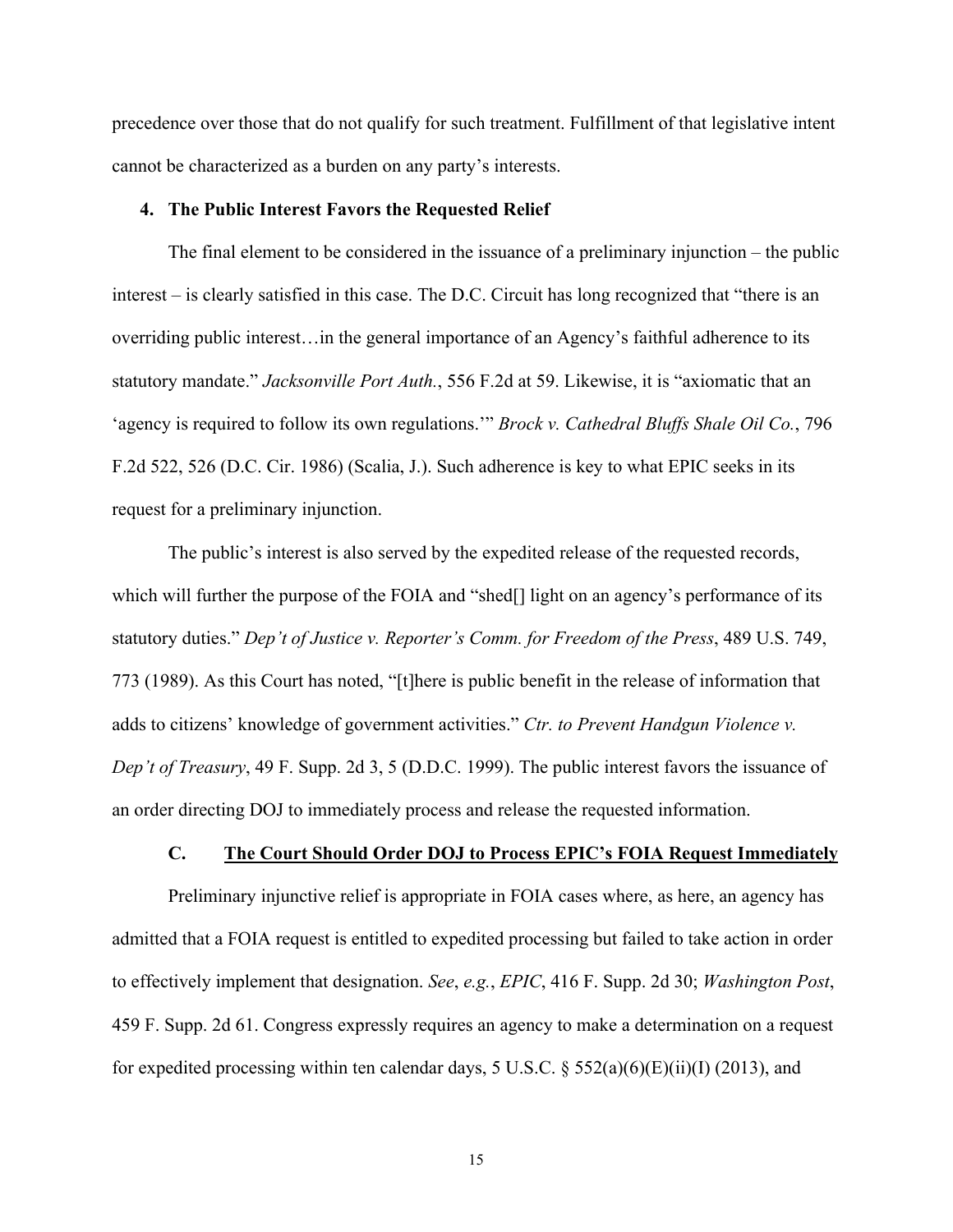provides for immediate judicial review of adverse determinations, 5 U.S.C.  $\S$  552(a)(6)(E)(iii) (2013). Clearly, Congress has demonstrated an intent that the courts should act quickly to vindicate a right to expedition. *See, e.g.*, *Am. Civil Liberties Union v. Dep't of Justice*, 321 F. Supp. 2d 24, 28-29 (D.D.C. 2004) (complete exhaustion of administrative remedies not a prerequisite to judicial review of agency expedition decisions). The legislative mandate that disputes concerning expedited processing should be quickly resolved would be frustrated if aggrieved requesters were required to remain idle for twenty days after initiating suit before moving for partial summary judgment. Fed. R. Civ. P. 56(a); *see also Elec. Frontier Foundation*, 542 F. Supp. 2d at 1186 ("Where an agency fails to comply with the twenty-day deadline applicable to a standard FOIA request, the agency 'presumptively also fails to process an expedited request 'as soon as practicable.'") *citing EPIC*, 416 F. Supp. 2d at 39. As such, claims involving entitlement to expedited processing are appropriately addressed through motions for preliminary relief.

Recognizing the extraordinary public interest in the records at issue here, and in order to facilitate the informed participation of EPIC and the public in the current and ongoing debate on the propriety of NSA surveillance programs, the Court should direct DOJ to complete the processing of EPIC's FOIA Request and produce or identify all responsive records within 20 days of the issuance of the order EPIC now seeks. The Court should further order DOJ to serve on EPIC a *Vaughn* index ten days following the processing of EPIC's FOIA Request.

#### **CONCLUSION**

For the foregoing reasons, EPIC's Motion for a Preliminary Injunction should be granted. Plaintiff asks that the Court, pursuant to Local Rule 65.1(d), schedule a hearing on this motion at the Court's earliest convenience.